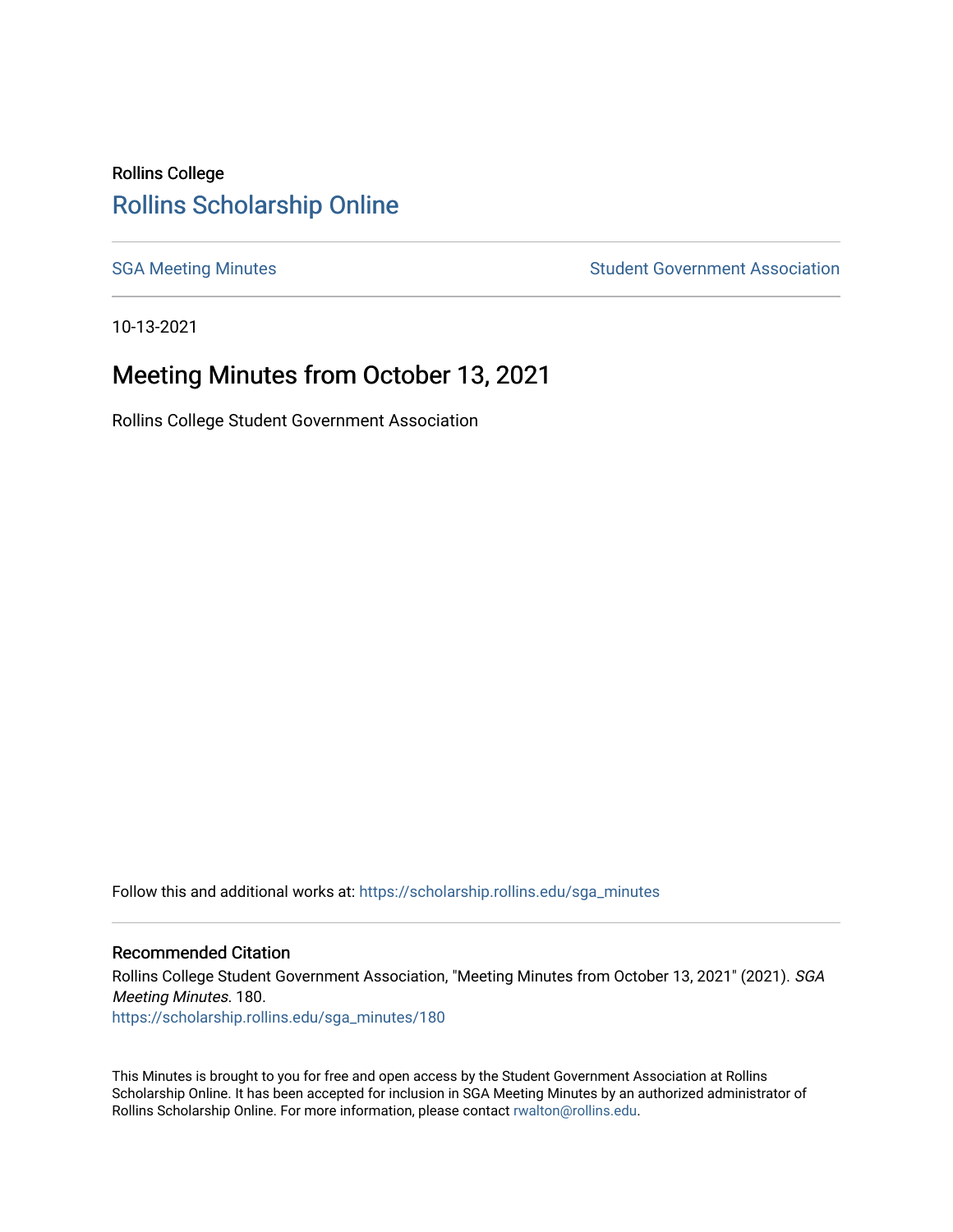

#### **1000 HOLT AVENUE - 2746 WINTER PARK, FL 32789-4499** ROLLINS.EDU - SGA@ROLLINS.EDU

The regular weekly meeting of the Rollins College Student Government Association was held on October 13th, 2021 at 7:05pm, at Rollins College in the Galloway Room of Kathleen W. Rollins Hall.

- **● Call to Order**
- **● Roll Call**
- **● Welcome**
- **● Approval of Minutes**
	- Approved
- **● Speakers**
	- Ed Kania
		- Vice President for Business and Finance and Treasurer
		- Review of the budget for the year ending in 2022
			- Net tuition pays for ⅔ of the college's operating funds
			- Residential halls takes up the second most
			- Foodservice is next- 7 percent
			- Money we get we put back in the quality/quantity of food
			- Some comes from scholarships, financial aid, etc
		- Endowment- a collection of gifts from donors
		- Alfond inn was built with donor money- net cash flow gets invested into endowment and into the Alfond scholarship program
		- Net cashflow from the new addition will provide money for new scholarships
		- Tuition is increasing due to endowment not being enough
		- Endowment is allocated by donor decree
			- Like a giant Rollins mutual fund
			- Making sure to spend the money based on donors decree
		- Donor money communicated to the donor
		- Alfond scholars funding does not fully fund the scholars program
		- Salaries are 59 percent of operating budget

# **● Executive Reports**

- A. President
	- Reminders on etiquette
	- Be careful not to be hostile to the guest speaker, feel free to ask any question you have
	- Professional attire
	- Moving back our deadline to submit legislation- from Tuesday at 5 pm to Sunday at 5 pm
		- For holt students
		- Student org
		- SGA exec meetings on Sundays- we can review the legislation at that time
	- Constitution article 4- gives the president to veto bills and legislation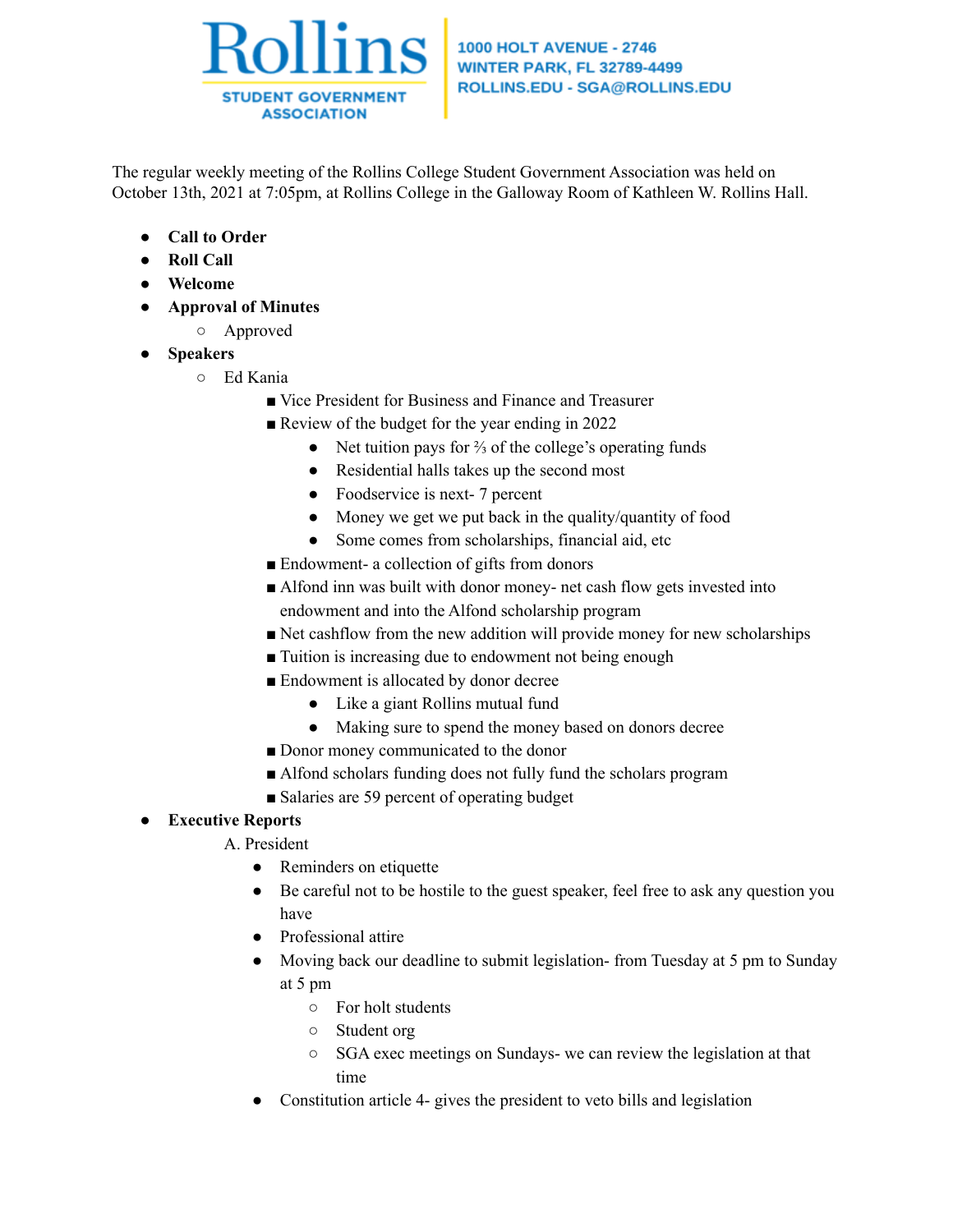- Vetoing bill- takes away power from Student life committee
- Make sure to submit legislation early
- No debate- no way to bring up amendment
- Importance to allow free and open debate
- Senate has the power to determine how long meetings last
- Give some opportunity for people to speak
- Few meetings
	- Donna Lee- Regarding student athlete mental health
		- Planning on having a sports psychologist- office based in sports center but is doing outreach
	- President Cornwell
		- Get to 90 percent vaccination for residential students by the end of the month for a fall Fox Day
	- First student org council meeting
		- Great turnout- waiting on feedback
		- Mixed feelings on how this wants to be placed
- B. Vice President
	- Start getting legislations in-don't want a 5 hour long meeting
	- One piece of legislation per semester
	- At senate retreat- org senators got contact info

### C. Chief Justice

• Presenting nominees for Judicial Board- 3/4ths majority of the Senate

## D. Academic Affairs

- Attended a faculty presentation university in music and stem
	- o Working with research to put in Stem classrooms
- Finding a place for the task force to fit in college's governance
- Planning to meet with the head of this committee for 128
	- o May need to discuss with class senators
- E. Internal Relations
	- Nothing to report
- F. Public Relations
	- Racial climate survey
		- Important for SGA to vote on the survey due to SGA showing public support

#### G. Events

- Homecoming week went really well! There was a great turnout of students, faculty, and staff
- Because of rain, the extravaganza was rescheduled for 10/21 from 5 to 7 pm. on Mills Lawn
- First Events committee meeting will be this week, will have more updates once we meet
- The winner of the SGA Homecoming banner competition was AOII. I emailed the competition winners.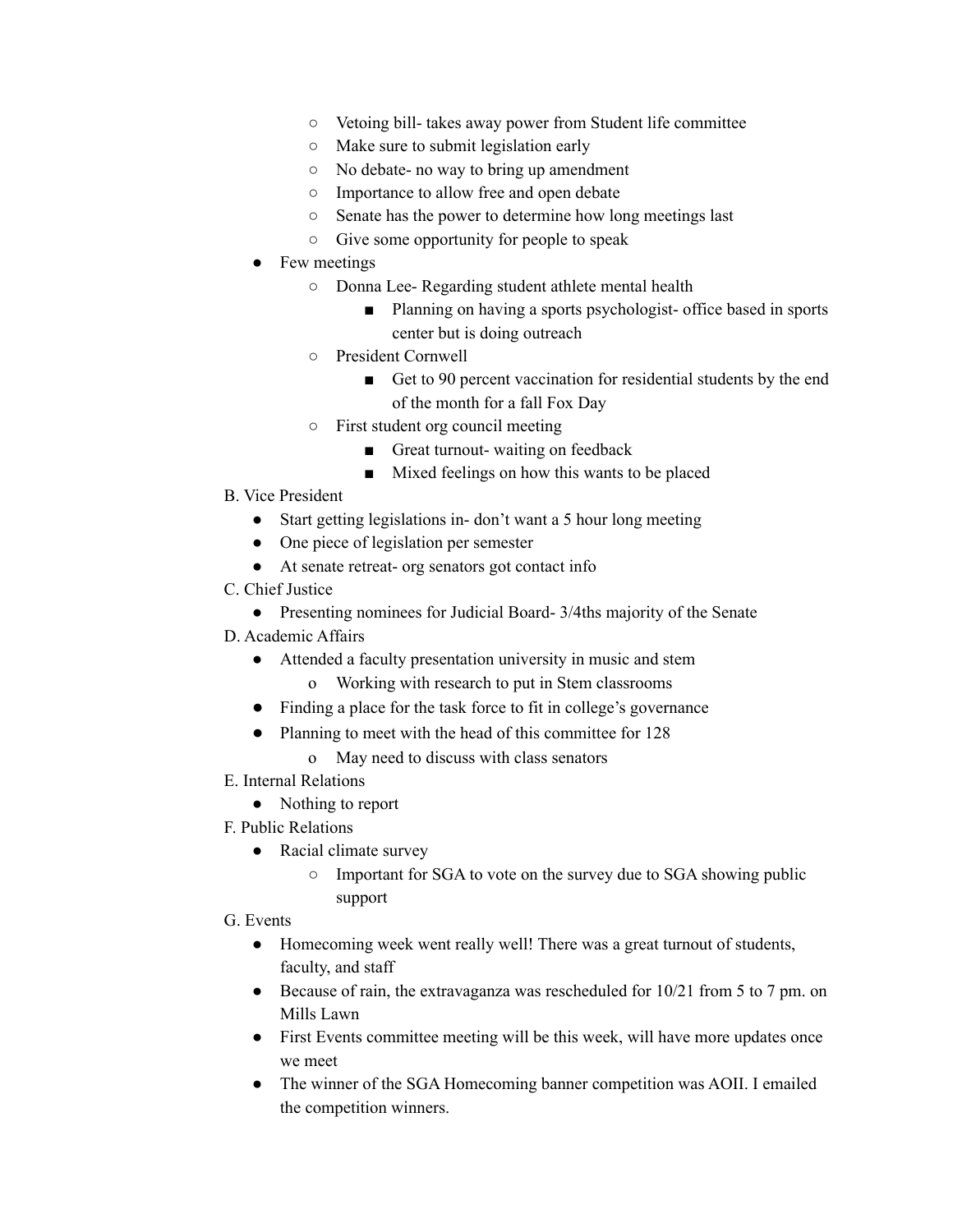- H. Finance
	- 7 funding requests in total- 6 accepted and one is pending
- I. Student Life
	- Nothing to report
- J. Diversity and Inclusion
	- Diversity equity and inclusion roundtable is coming up
	- Discussing diversity fair
	- Pulse remembrance- will have speakers and survivors
	- LASA is having a latin fest
- K. Attorney General
	- Position Vacant
- L. President Pro Tempore
	- Nothing to report
- M. Advisors
	- Sent out the form yesterday

# **● Organizational Senator Reports**

- A. Center for Leadership & Community Engagement (CLCE)
	- SSF
		- Food pantry perishable, non- perishable items, hygiene products open for Faculty, Staff and students
		- Can apply for emergency relief grants
		- Go to Rollins website CLCE or SSF website you can find the website to order and it will go to the fox lodge where they can pick it up
	- Immersion sign up is open and closes next Wednesday
- B. CCLP
	- Nothing to report
- C. Wellness
	- In conversation with Keiona Thomas, the clinical case coordinator in the wellness center.
		- They do not necessarily have a full document which is ready to present to the student body but seems open to assisting
		- Anyone had any suggestions for how best to spread that info once they have it?
		- Wellness ambassadors are utilized, but they know there are better ways
- D. Accessibility
	- Not present
- E. Fraternity & Sorority Life (FSL)
	- Position Vacant
- F. Residential Life and Explorations (RLE)
	- RLE wants to remind students to continue to wear masks indoors, especially in the dorm buildings.
	- Please submit your vaccination status under Foxlink.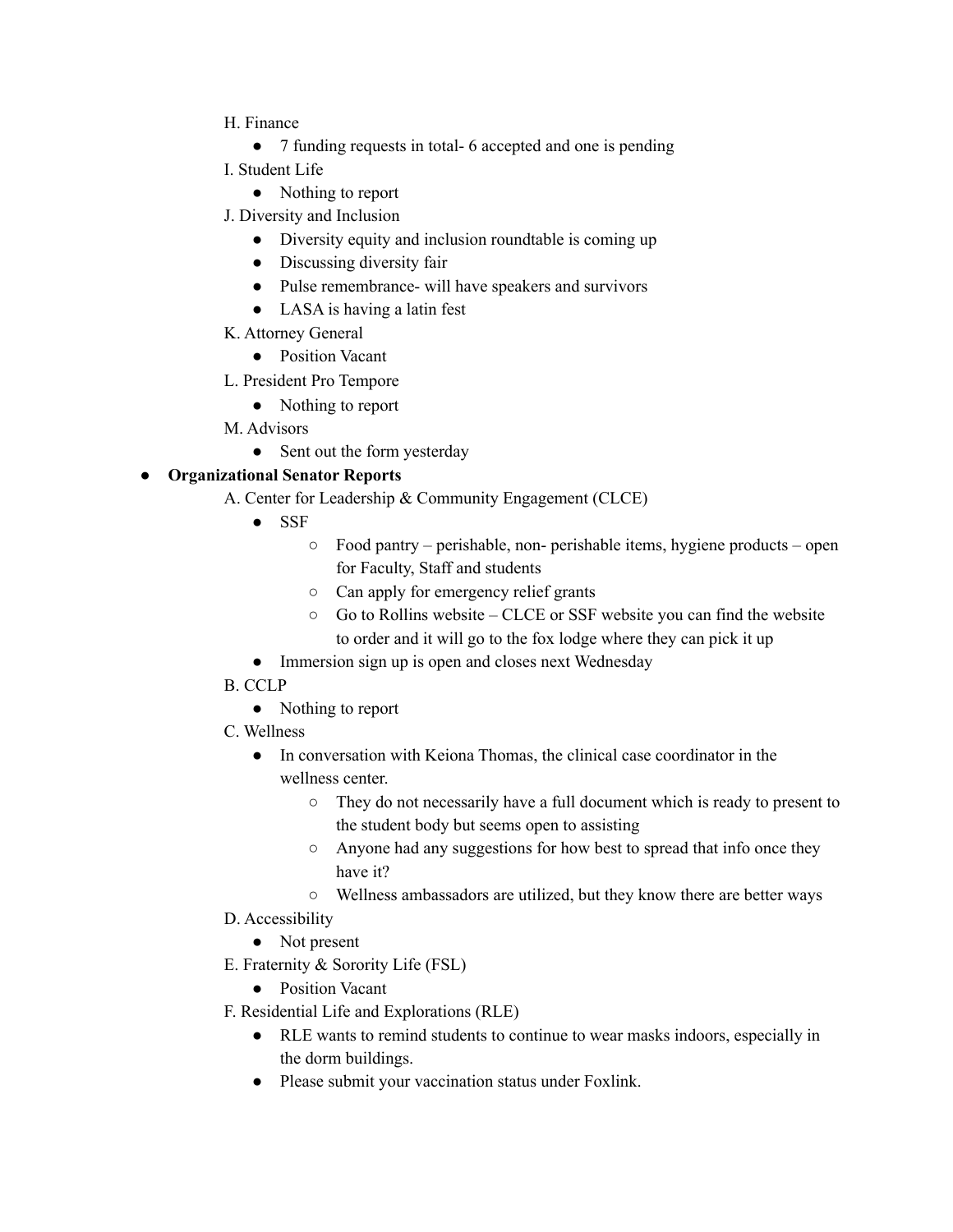- It does not matter if it is vaccinated, unvaccinated, or no-response, just submit your status.
- G. LGBTQ+ Advocacy
	- Position Vacant
- H. Student Media
	- Sandspur had a discussion regarding involvement with SGA
	- If you would like to write about anything regarding SGA in the sandspur
	- WPRK is holding FoxFest on November 6
	- Student media is now a professional news source
- I. International Affairs

• Not present

- J. Student Athlete Advisory
	- Meeting with advisor tomorrow to discuss legislation
		- Encouraging athlete vaccination
		- Punishments in sports
	- Working on finding a contact for tarbucks to use tarbucks as they used to
- K. Sustainability
	- Debate whether who should be contact
	- Legislation idea to help program
- L. Campus Safety and Security
	- Position Vacant
- M. Institutional Advancement
	- Position Vacant
- N. Holt Graduate Programs
	- Position Vacant
- O. External and Competitive Scholarships
	- Position Vacant
- P. Parliamentarian
	- Nothing to report

# **● Ad-hoc Committees**

- Constitutional Revision
	- Nothing to report- meeting soon
- COVID
	- Nothing to report
- International Student Representation
	- Nothing to report

## **● Open Forum**

- Organizational council
	- o At org council meeting- concerned regarding this being a second branch of the senate
		- Lose representation of students and efficacy
	- o Solution- have org council as an advisory position and have a senator representation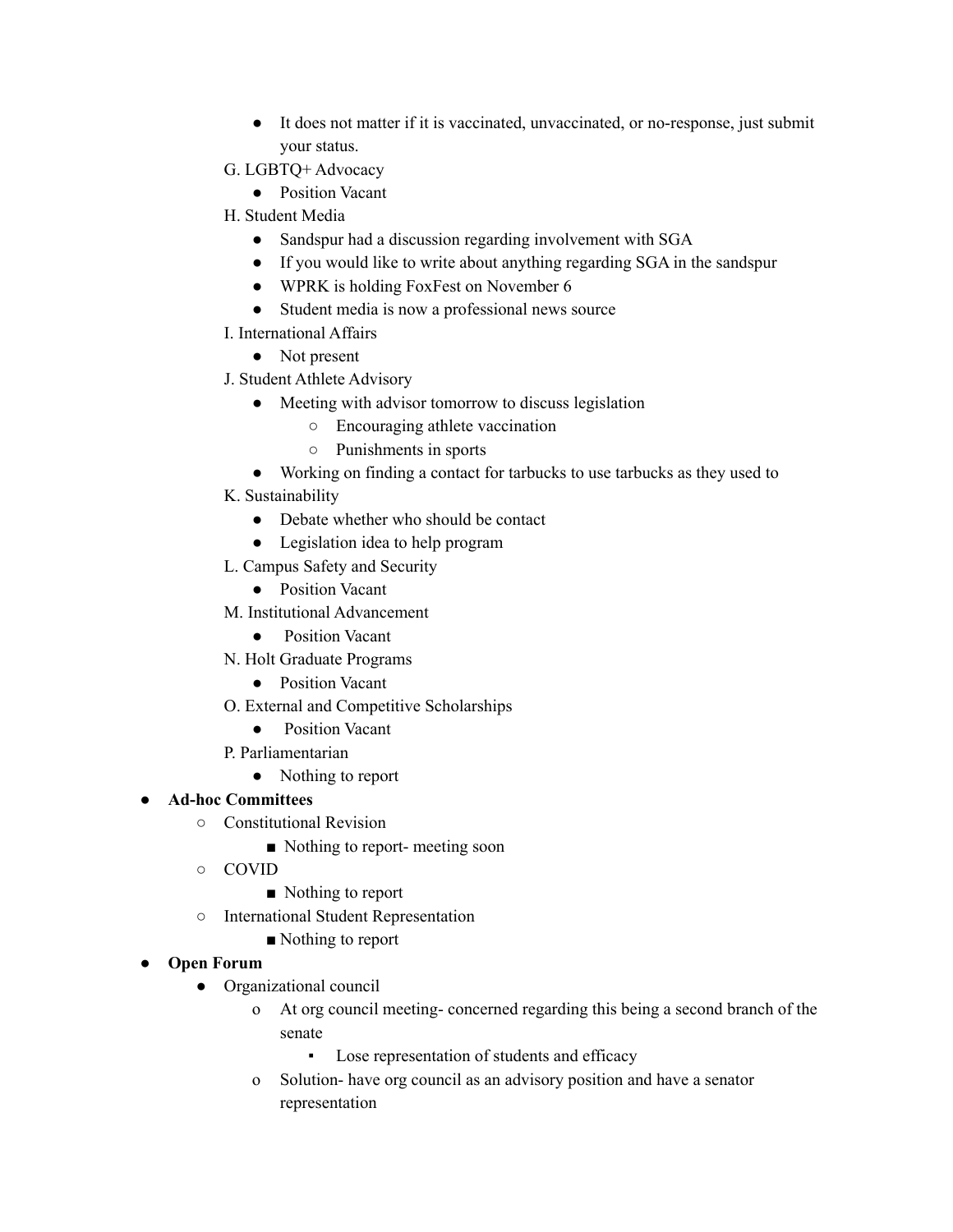- o Up to the senate for the decision- don't want to force student orgs to have more power than they want
	- This is a way to invite them into SGA
	- This will be there for the near future- still collecting feedback
- Scuba team
	- o No longer an allowance for scuba team to use Alfond pool- cannot scuba dive in Lakeside pool
	- o Not accessible to students because they may have to go off campus
	- o Currently looking into writing legislation on this
	- o Working with swim team to change times for practice
	- o Swim team
		- Did not need as many practices as last year
		- Swim team is a D2 team
		- Scheduling issues with people
		- MWF swim to 3-7 PM
		- TUTH- 6-9:30 AM
		- Not practical for scuba team
		- Saturday and Sundays only feasible times
	- o Scuba not practicing- not knowing what is going on
	- o 6:30-8 for class
	- o 2 teams of sizable portions
	- o Just because scuba team is not a professional team- it's important for certification for scuba
	- o Alfond pool was open to all students and to the public- just because the scuba team doesn't bring in revenue doesn't mean it can't exist
	- o Can be worked into the schedule
	- o In the interest meeting- did not want to interfere with swim team
	- o Squeezing everyone in the pool is not feasible
	- o People have class
	- o Figure out for stretches outside of the pool area
	- o Is there a reason to not meet on Sunday?
	- o Scuba is a club sport
	- o PE is not being offered as a requirement anymore
		- Curriculum committee established a taskforce to deal with this
	- o Swim team lift MWF- so big that cannot fit in weight room
	- o 90 minutes of pool time needed
	- o Alfond pool is not completely for swim team
	- o Problem started with no access
- Sports counselors
	- o No problems with hiring a sports psychologist
	- o Wellness center is in a process of adding trauma counselors and addiction services
	- o A lot more to do to add more counselors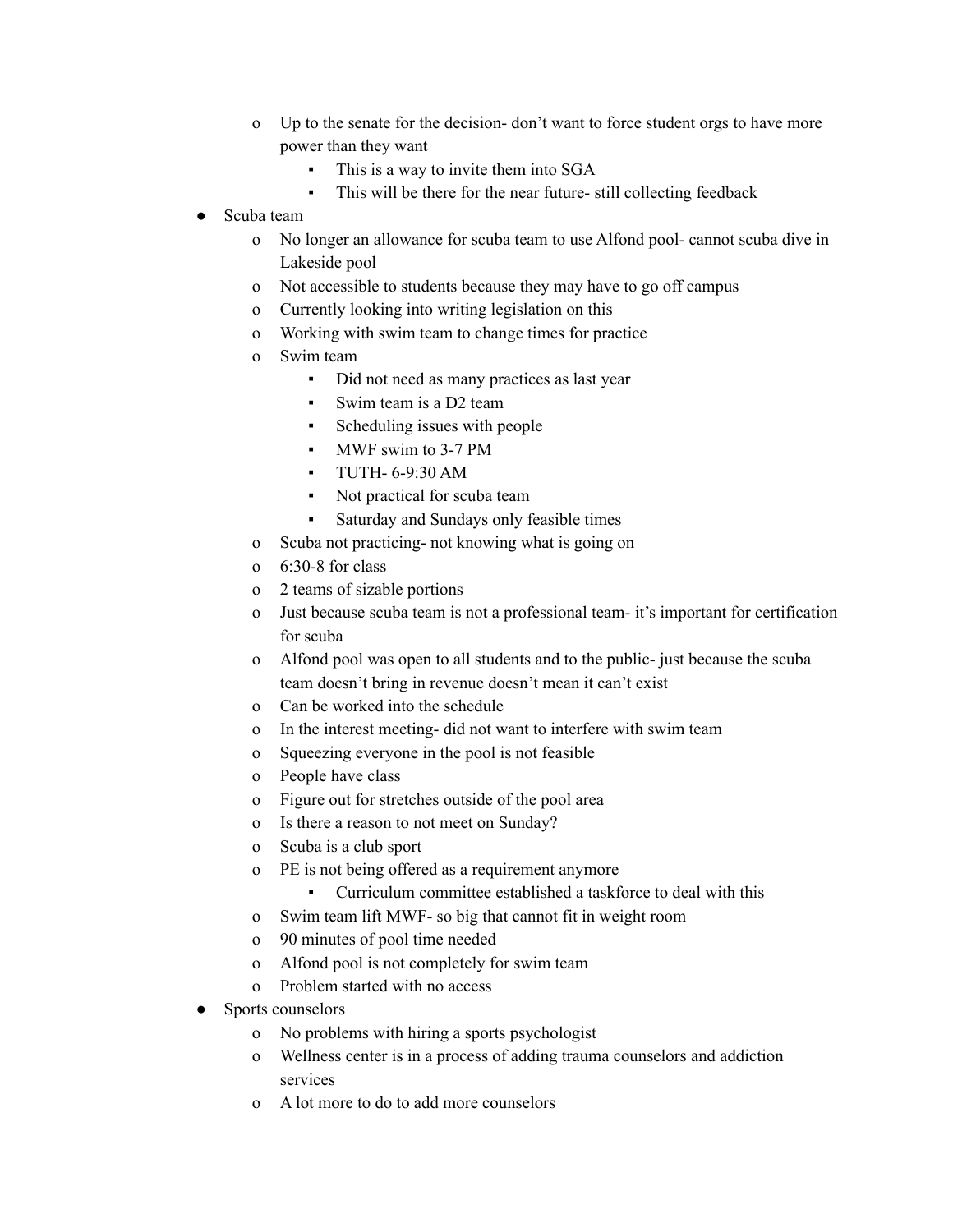- o Working on legislation regarding this
- Puppy stress relief session
	- o Really great with SGA to collaborate with a humane society for a puppy stress relief session
	- o Can be puppies and older dogs
	- o Great for stress relief
	- o Doing yoga
	- o Start small?
	- o Very beneficial for the student body
	- o During finals week maybe
	- o Olin used to do this on finals week- collaborated with wellness center
	- o Wellness center used to do this with kittens
	- o Hard to find an org to bring pets
	- o SGA did this in the past during exam week
	- o Brought this up in discussion before- for events committee to discuss
- Campus cat removal
	- o Address the potential removal of cats
		- Orlando potentially has rats come into campus
		- Stress reliever
		- **•** There is no reason to remove these cats here
	- o Rats could come in if the cats leave- lots of open spaces for takeover
	- o Orlando has a feral cat problem- these cats are domesticated
	- o If we take these cats away, more feral cats could come in
	- o Cost benefit analysis- the effort to remove the cats would far outshine the effort it takes to take care of the cats
	- o Smaller solutions to potentially mitigate the problem
	- o Not immediate issue, Tracy is working on this
	- o People are already working on this
	- o SGA support the cats on campus
	- o Important part of Rollins culture
	- o Cats reproduce really quickly- reproducing at a much slower rate
	- o Hold off- hearsay
	- o No problem yet and no need for legislation
- Finance speaker debrief
	- o Come in a couple of times before
	- o Exec board has people who meet with him on a semi frequent basis. Any questions?
		- Is there way we can get a bullet point list? (it's on the minutes)
- Meeting times
	- o Meetings are going very long even with no bills
	- o Get these bills in soon
	- o We need to keep meeting times down
	- o Senate should have full control